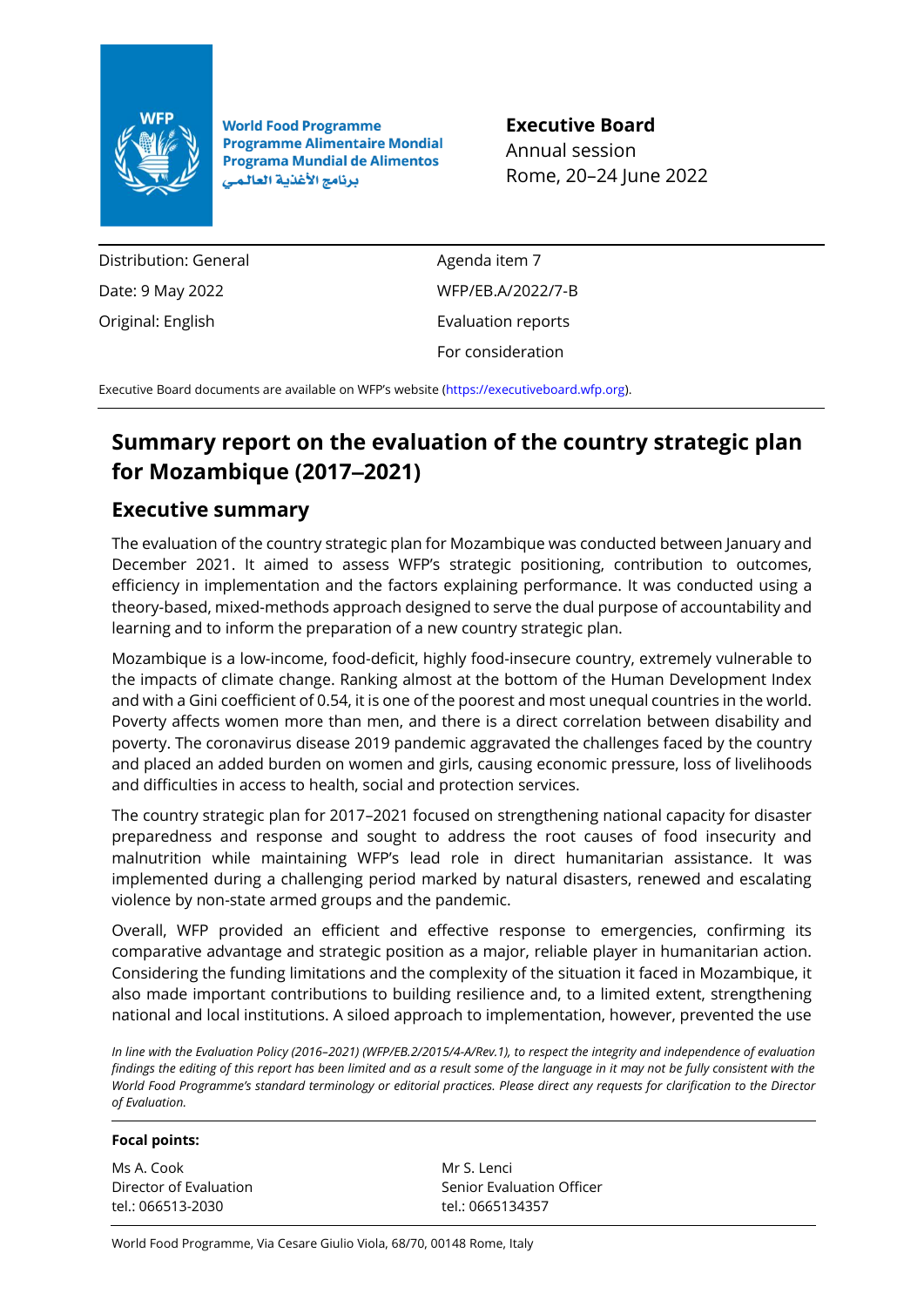of more integrated interventions that would have enhanced coherence, efficiency and effectiveness across the triple nexus.

While the intention to shift from delivering to enabling in Mozambique was relevant and aligned with national priorities and the 2030 Agenda for Sustainable Development, the country strategic plan's emphasis on country capacity strengthening was somewhat overshadowed by humanitarian crises that required reprioritization of activities.

In terms of cross-cutting priorities, gender received strong attention in implementation, as did beneficiary relationship management. However, there is room for improvement in areas such as protection and disability. Climate change was not prominent in the design of the plan but was well addressed during implementation.

Joint responses to cyclones Idai and Kenneth and the coronavirus disease 2019 pandemic were very successful. However, greater coherence and synergy with the other Rome-based agencies are needed, particularly in the areas of climate change adaptation and support for smallholder farmers.

WFP performance was influenced by several factors. Funding, including predictable and flexible funding, was insufficient; the skills of country office staff were not well matched to the roles that WFP intended to play; monitoring and reporting systems were inadequate; and there was a need for stronger partnerships within the United Nations system as well as with government institutions and civil society. Government staff turnover also influenced the effectiveness and sustainability of capacity-strengthening initiatives.

The evaluation made five recommendations. The first two relate to the strategic focus of WFP work in Mozambique. The third recommendation relates to partnerships, the fourth to organizational readiness in its various dimensions (human resources capacity, management and coordination mechanisms, monitoring framework, data systems and evaluation), and the fifth to fundraising.

## **Draft decision\***

The Board takes note of the summary report on the evaluation of the country strategic plan for Mozambique (2017–2021) (WFP/EB.A/2022/7-B) and management response (WFP/EB.A/2022/7-B/Add.1) and encourages further action on the recommendations set out in the report, taking into account the considerations raised by the Board during its discussion.

<sup>\*</sup> This is a draft decision. For the final decision adopted by the Board, please refer to the decisions and recommendations document issued at the end of the session.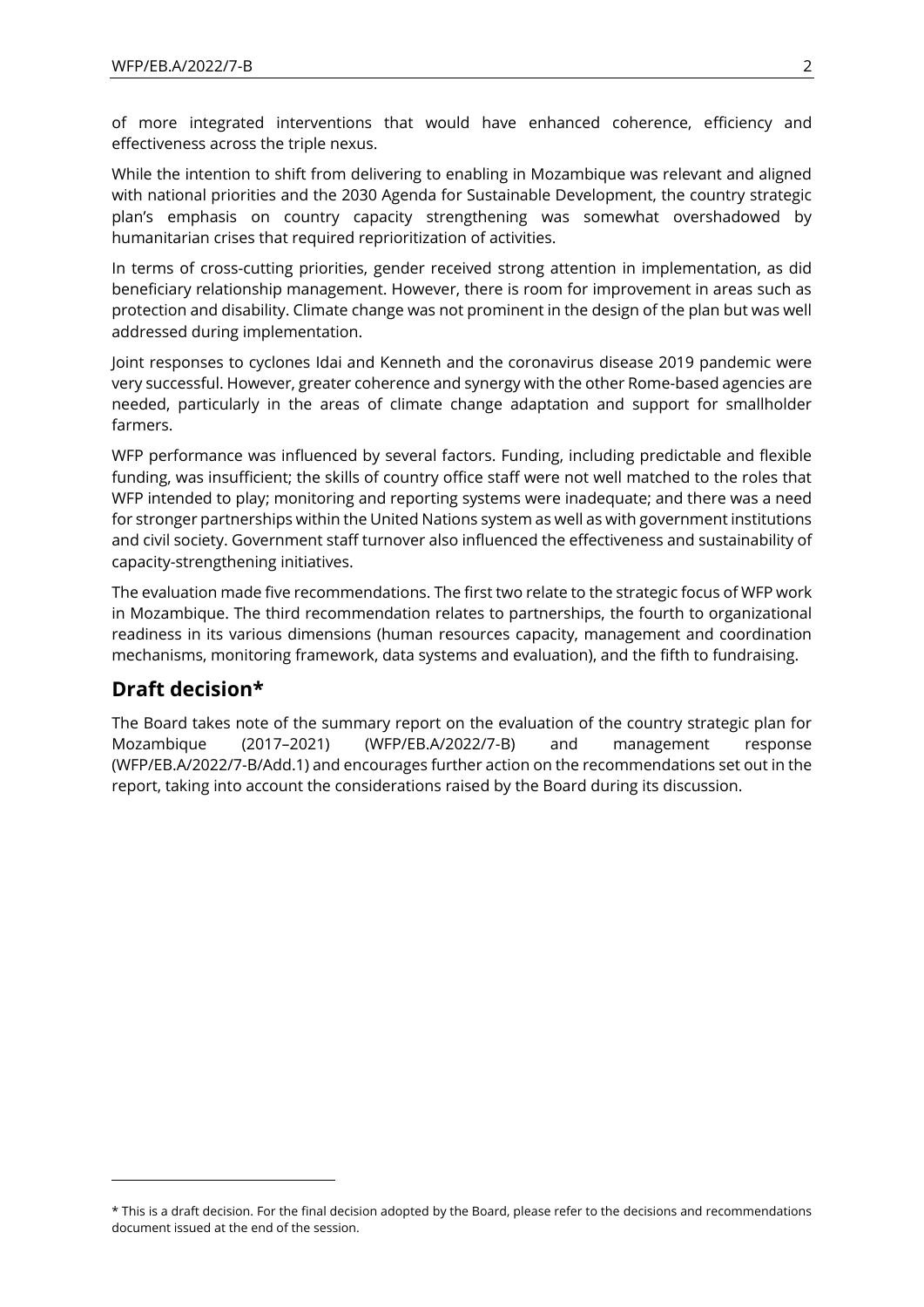#### **Introduction**

#### **Evaluation features**

- 1. Country strategic plan (CSP) evaluations are the primary instrument for accountability and learning in accordance with the expectations of the WFP Executive Board and WFP management. They provide evidence of WFP's strategic positioning and results to inform the design of the next generation of CSPs and potentially to contribute to the design of United Nations sustainable development cooperation frameworks.
- 2. The evaluation of the Mozambique CSP for 2017–2021 was conducted between January and December 2021. It covered WFP's activities between 2016 and August 2021 and assessed the quality of the design process and progress made towards the strategic changes introduced in the CSP. Its main users are the WFP country office and internal and external stakeholders, including beneficiaries.
- 3. The evaluation adopted a theory-based mixed-methods approach, drawing on monitoring data, a literature review, semi-structured interviews, beneficiary focus groups and an online survey. Gender was taken into account throughout the process. Because of the coronavirus disease 2019 (COVID-19) pandemic, a hybrid evaluation was conducted. Thus the inception phase was conducted remotely, while data collection comprised a mix of remote interviews and an in-country field mission. Findings, conclusions and recommendations were discussed with internal and external stakeholders during two online workshops in September and October 2021.

#### **Context**

- 4. Covering almost 800,000 km<sup>2</sup>, Mozambique is home to an estimated 33.2 million people. Its population is growing at an annual rate of 2.9 percent and is predominantly young, with children under 14 making up 43.8 percent.<sup>1</sup>
- 5. Mozambique is a low-income, food-deficit country,<sup>2</sup> extremely vulnerable to the impacts of climate change.<sup>3</sup> Ranking 181 of 189 countries in the Human Development Index<sup>4</sup> and with a Gini coefficient of 0.54,<sup>5</sup> Mozambique is one of the poorest and most unequal countries in the world. Poverty affects women more than men, and there is a direct correlation between disability and poverty.<sup>6</sup>
- 6. Chronic child malnutrition has remained relatively unchanged for the past 15 years and remains a major challenge, affecting 43 percent of children under 5.<sup>7</sup>
- 7. Agriculture generates 24.9 percent of gross domestic product and employs 74.6 percent of Mozambicans;<sup>8</sup> smallholder farmers account for 95 percent of the country's agricultural production,<sup>9</sup> although their productivity is very low.<sup>10</sup>

5 Ibid.

<sup>1</sup> United Nations Population Fund. *[World Population Dashboard: Mozambique](http://www.unfpa.org/data/world-population/MZ)*.

<sup>2</sup> Food and Agriculture Organization of the United Nations. 2021. *[Low-Income Food-Deficit Countries](https://www.fao.org/countryprofiles/lifdc/en/) (webpage)*.

<sup>3</sup> Eckstein, D., Künzel, V. and Schäfer, L. 2021. *[Global Climate Risk Index 2021.](https://www.germanwatch.org/en/19777)*

<sup>4</sup> United Nations Development Programme. *[Human Development Report -](http://hdr.undp.org/en/countries/profiles/MOZ) Mozambique*.

<sup>6</sup> *Stiftelsen for industriell og teknisk forskning*. 2009. *[Living Conditions among People](https://www.sintef.no/en/publications/publication/1269474/) with Disabilities in Mozambique: A National [Representative Study.](https://www.sintef.no/en/publications/publication/1269474/)* 

<sup>7</sup> United Nations Children's Fund. *[Country page: Mozambique](https://www.unicef.org/mozambique/en/nutrition)*.

<sup>8</sup> *Instituto Nacional de Estatística.* 2015. *[Relatório Final do Inquérito ao Orçamento Familiar \(IOF\) 2014/15](http://www.ine.gov.mz/operacoes-estatisticas/inqueritos/inquerito-sobre-orcamento-familiar/relatorio-final-do-inquerito-ao-orcamento-familiar-iof-2014-15)*.

<sup>9</sup> Food and Agriculture Organization of the United Nations. *[FAO in Mozambique \(webpage](https://www.fao.org/mozambique)*).

<sup>10</sup> African Development Bank Group. 2020. *[African Economic Outlook 2020](https://www.afdb.org/en/documents/african-economic-outlook-2020)*.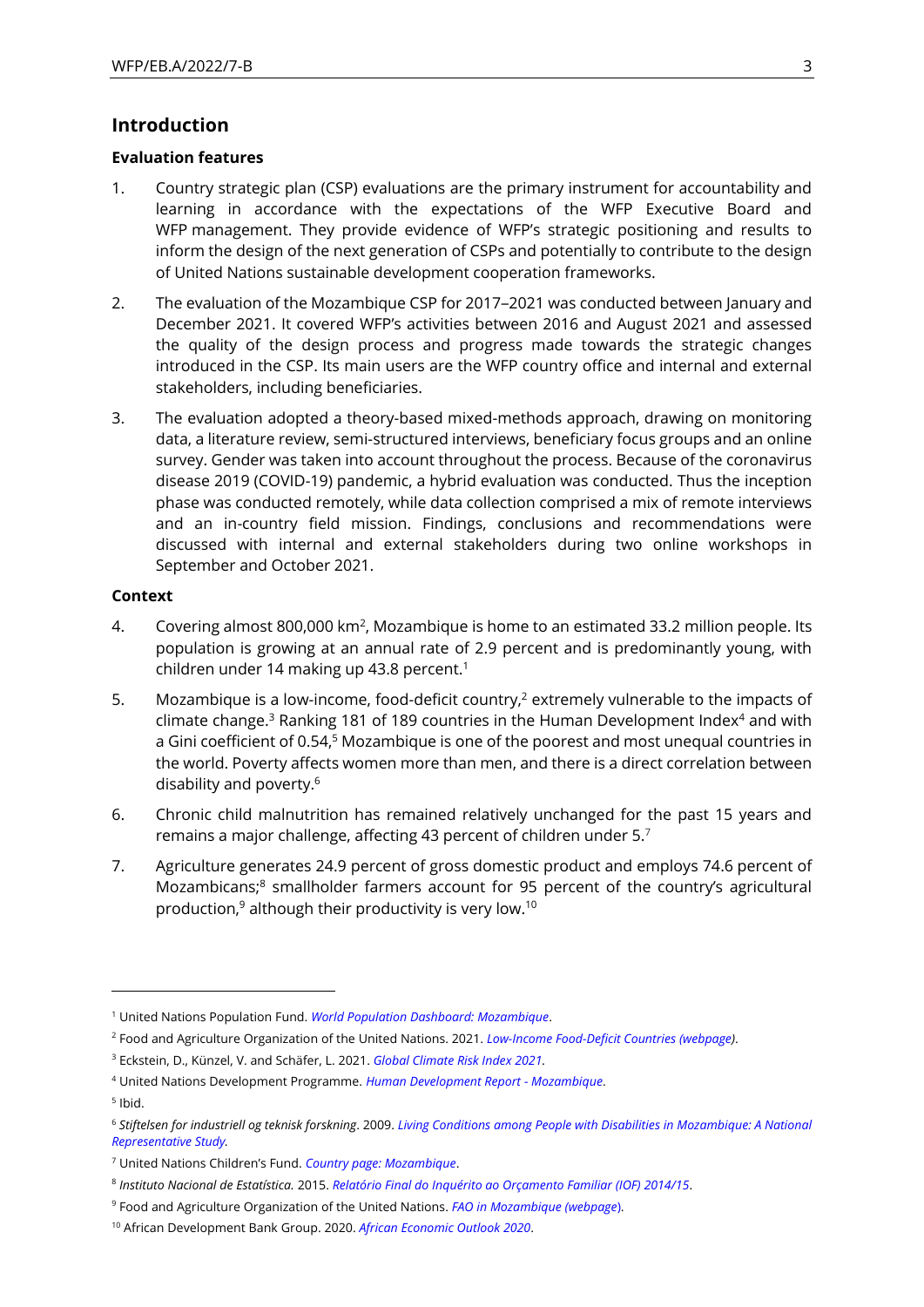8. The COVID-19 pandemic aggravated the challenges facing the country, leading to economic pressure, loss of livelihoods and difficulties in access to health, social and protection services and placing an added burden on women and girls.<sup>11</sup>

|                   | <b>TABLE 1: MOZAMBIQUE SOCIOECONOMIC INDICATORS</b>                          |                        |      |  |  |  |  |  |  |  |
|-------------------|------------------------------------------------------------------------------|------------------------|------|--|--|--|--|--|--|--|
|                   | <b>Indicator</b><br><b>Value</b>                                             |                        |      |  |  |  |  |  |  |  |
|                   | Human Development Index (score and rank) (1)                                 | 0.456 (181 out of 189) | 2020 |  |  |  |  |  |  |  |
|                   | Life expectancy at birth (years) (1)                                         | 61.0                   | 2020 |  |  |  |  |  |  |  |
|                   | Gini coefficient (percent) (1)                                               | 54.0                   | 2020 |  |  |  |  |  |  |  |
|                   | Population in multidimensional poverty (percent) (1)                         | 72.5                   | 2020 |  |  |  |  |  |  |  |
| W<br>$\mathbf{x}$ | Population living below the national poverty line (percent) (1)              | 46.1                   | 2020 |  |  |  |  |  |  |  |
| $=$               | Literacy rate (percent > 15 years) (1)                                       | 61.0                   | 2020 |  |  |  |  |  |  |  |
|                   | Under-5 chronic malnutrition (percent) (2)                                   | 43                     | 2017 |  |  |  |  |  |  |  |
|                   | Under-5 mortality rate (per 1,000 live births) (1)                           | 73.0                   | 2020 |  |  |  |  |  |  |  |
|                   | Maternal mortality rate (per 100,000 live births) (1)                        | 289                    | 2020 |  |  |  |  |  |  |  |
|                   | Population using improved drinking water sources (percent) (2)               | 16                     | 2017 |  |  |  |  |  |  |  |
|                   | Proportion of population using unimproved sanitation facilities<br>(percent) | 38                     | 2017 |  |  |  |  |  |  |  |

*Sources*: (1) United Nations Development Programme. *[Human Development Report](https://www.hdr.undp.org/en/2020-report) 2020*; (2) *[United Nations Children's Fund](https://data.unicef.org/dv_index/)  [Database](https://data.unicef.org/dv_index/)*.

#### **WFP country strategic plan**

- 9. WFP has operated in Mozambique since 1977, strengthening government capacity and providing food, nutrition and livelihood assistance to the most vulnerable communities. The 2017–2021 CSP placed particular emphasis on WFP's contribution to national and local capacity strengthening while continuing its lead role in humanitarian response.
- 10. The CSP for 2017–2021 is structured around seven strategic outcomes, 22 outputs and 12 activities that address the WFP focus areas of resilience building, crisis response and root causes. The intervention modalities include cash-based transfers; food transfers; capacity strengthening; and service delivery. Among its cross-cutting priorities are accountability to affected populations, gender, protection and the environment.
- 11. The CSP was implemented during a challenging period marked by natural disasters, renewed and escalating violence by unidentified non-state armed groups and the COVID-19 pandemic (figure 1).

<sup>11</sup> United Nation Children's Fund. 2020. *[Mozambique responds to gender-based violence in the context of COVID-19](https://www.unicef.org/mozambique/en/stories/mozambique-responds-gender-based-violence-context-covid-19)*.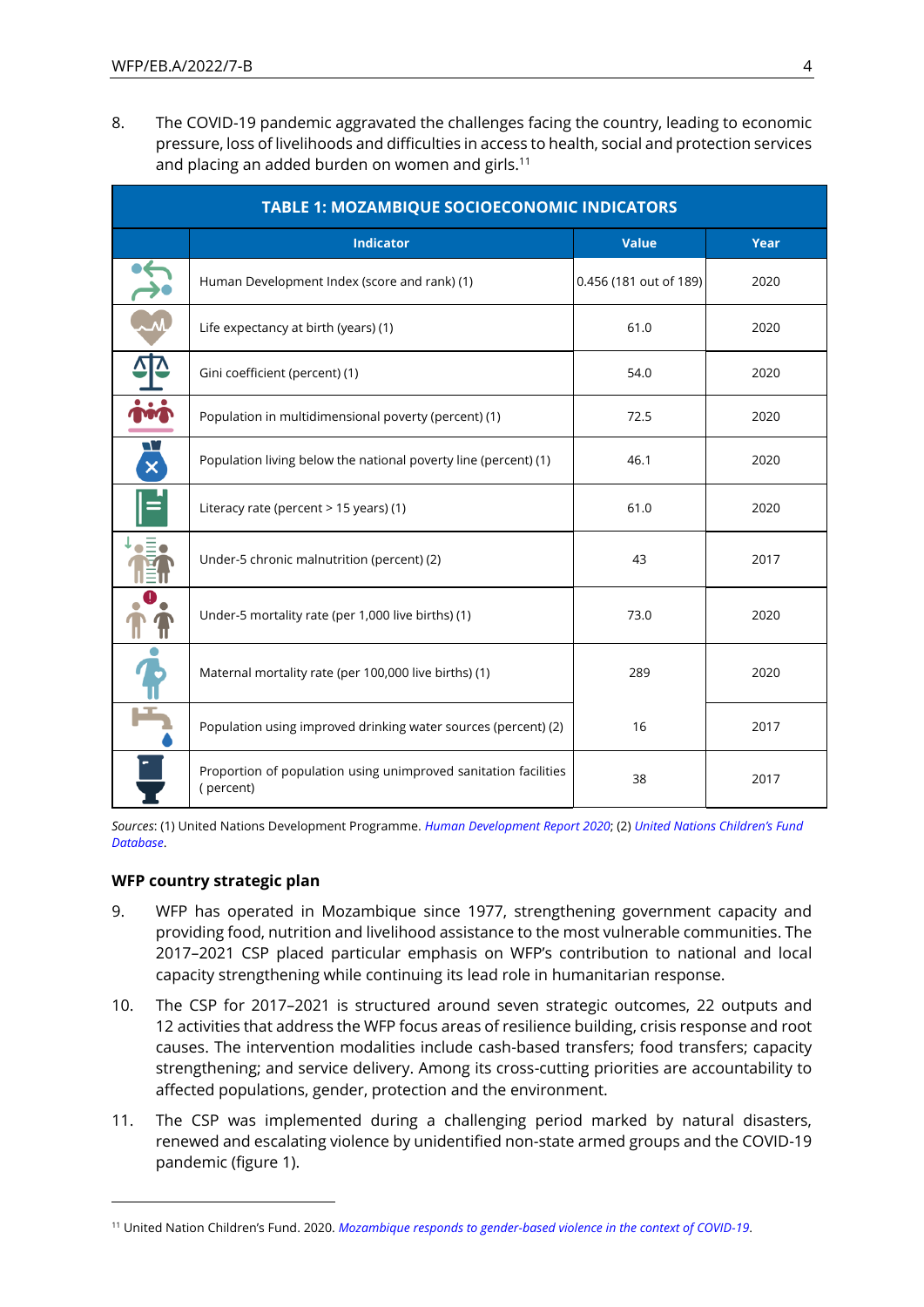



*Abbreviations:* EMOP = emergency operation; IDPs = internally displaced persons; PRRO = protracted relief and recovery operation; SO = special operation; UNDAF = United Nations development assistance framework.

*Source*: Prepared by the Office of Evaluation based on the full report on the evaluation of the Mozambique CSP for 2017–2021.

12. With an original needs-based plan of USD 167.7 million, the CSP was initially intended to reach 932,000 beneficiaries. Since 2017, the CSP has been revised eight times to target 6.4 million people in need,<sup>12</sup> with the country portfolio budget reaching USD 1.1 billion. As of December 2021, the CSP was 54 percent funded, with strategic outcome 2 (emergency response) accounting for 73.5 percent of allocated resources (figure 2). Overall, 85 percent of allocated resources had been spent by December 2021.

<sup>&</sup>lt;sup>12</sup> Th[e eighth revision](https://executiveboard.wfp.org/document_download/WFP-0000135921) was approved in November 2021.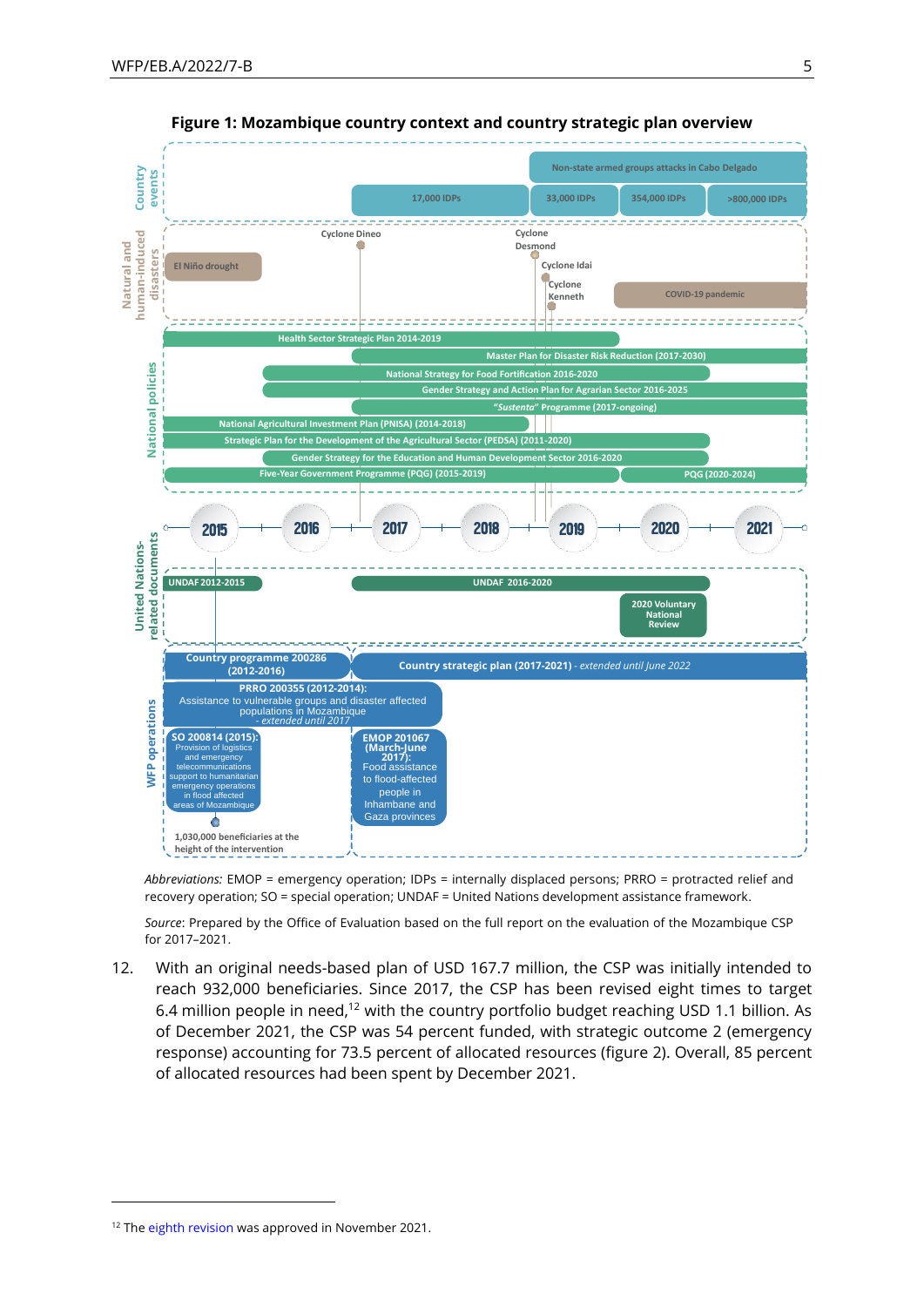

# **Figure 2: Mozambique CSP (2017‒2022)**

*Abbreviation:* SO = strategic outcome*.* 

*Sources*[: IRM analytics](https://irm.analytics.wfp.org/) first annual country report an[d System for Programme Approval \(SPA\) PLUS.](https://spaplus.wfp.org/)

13. Beneficiary data reflect the substantial changes in the size and scope of the CSP over the implementation period. WFP reached 81.5 percent of planned beneficiaries in 2017, 51.1 percent in 2018, 69.4 percent in 2019 and 56.1 percent in 2020. As of 31 July 2021, WFP had reached 71.2 percent of planned beneficiaries for the year.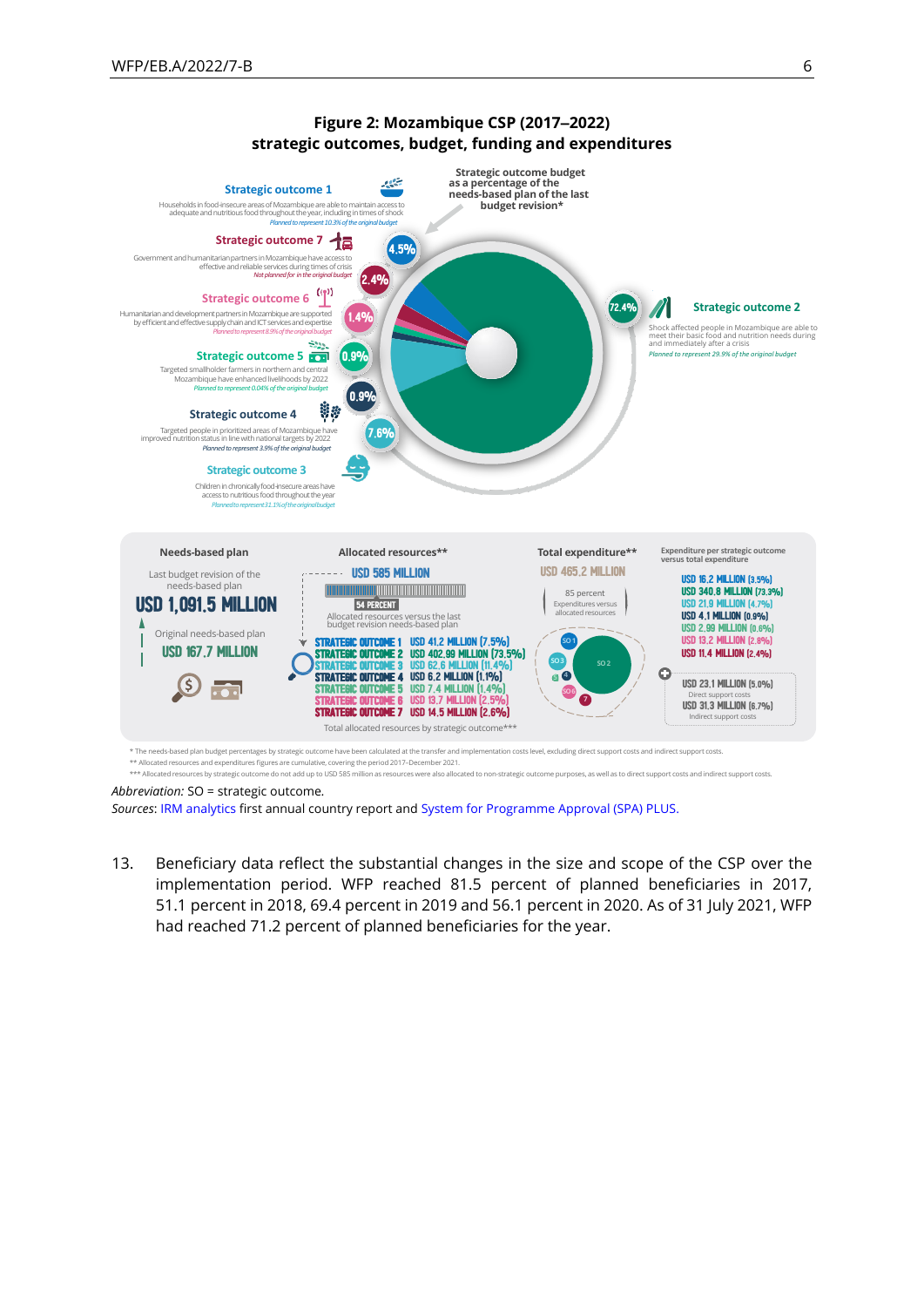

#### **Figure 3: Actual versus planned beneficiaries (2017‒2021)**

*Sources*: Annual country reports for 2017–2020 and Mozambique country office for 2021 figures.

## **Evaluation findings**

#### **To what extent are WFP's strategic position, role and specific contribution based on country priorities, people's needs and rights and WFP's strengths?**

#### *Relevance and alignment*

14. The CSP is well aligned with the overarching national policy frameworks and sectoral government priorities regarding nutrition, social protection and disaster risk reduction. It is also consistent with national priorities with regard to the Sustainable Development Goals (SDGs), particularly SDG 2 (zero hunger). However, a more consistent alignment with SDG 17 (partnerships) could have increased the CSP's relevance in practice. Similarly, the relevance of the original CSP design could have been enhanced by placing more emphasis on climate change.

#### *Addressing the needs of the most vulnerable*

- 15. The CSP design was well informed by vulnerability assessments, including a participatory zero hunger strategic review.<sup>13</sup> It addressed the needs of the most vulnerable by focusing on the areas with the highest levels of food insecurity and the regions most prone to natural disasters. However, the scale of WFP's interventions is small compared to needs.
- 16. The CSP was also informed by an analysis of gender equality and women's empowerment, the results of which were useful in mainstreaming equality and empowerment throughout programming and implementation, allowing WFP to learn about and keep focusing on them.

<sup>13</sup> Carrillho, J., and others. 2016. *[Food Security and Nutrition Challenges in](https://docs.wfp.org/api/documents/WFP-0000005507/download/) Mozambique*, *Observatório do Meio Rural*.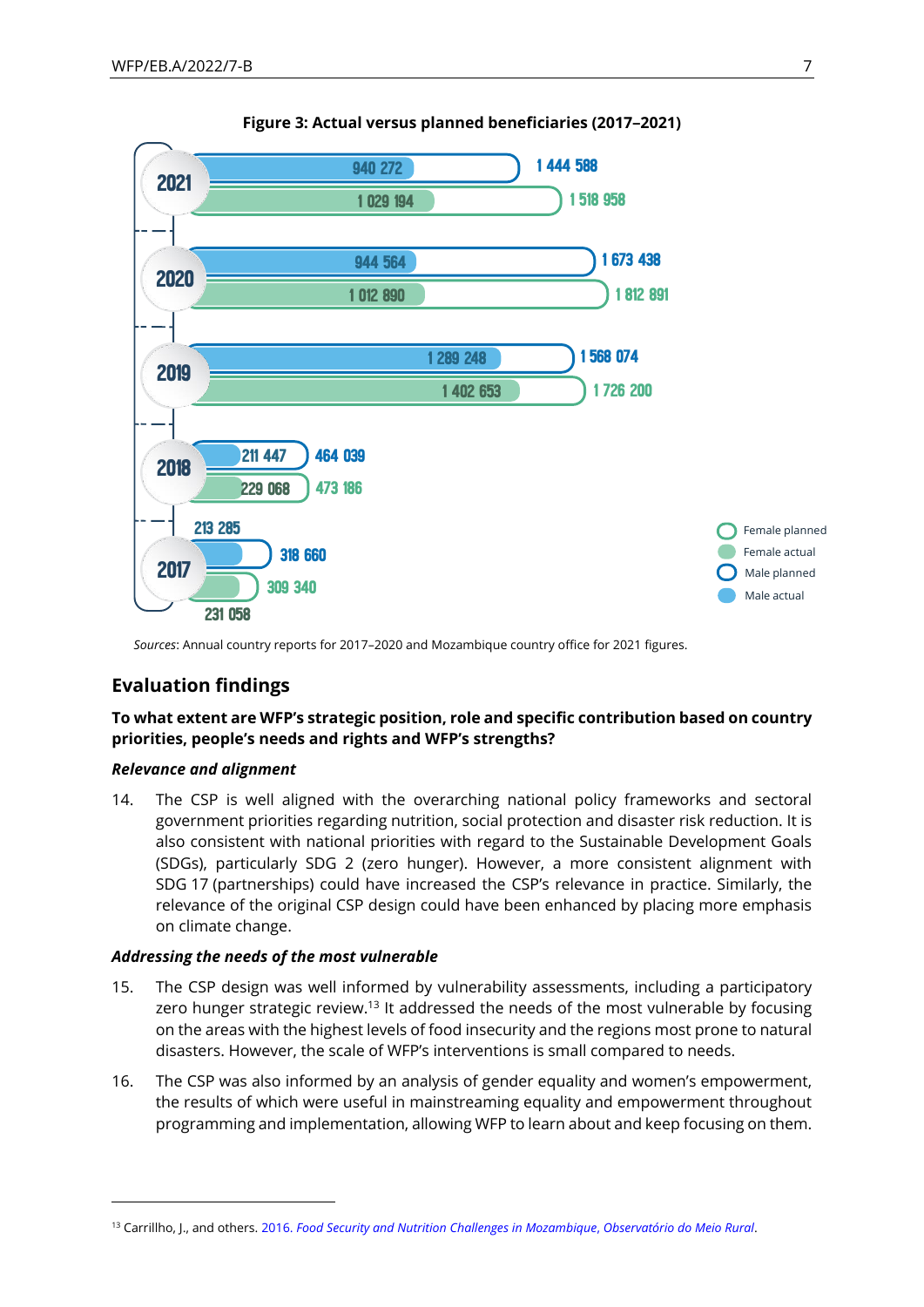#### *Strategic position and responsiveness to a dynamic context*

- 17. WFP's response to crises, including its role in responding to the COVID-19 pandemic, has positioned the organization as a key player in humanitarian response. Similarly, it is considered an important partner in resilience building. Although climate change was not prominent in the CSP design, WFP's effort to position itself in this area during implementation can be considered a success.
- 18. On the other hand, the evolving national policy and strategy framework for food and nutrition security could have better informed adjustments during CSP implementation, in particular with regard to the approach to technical assistance and capacity strengthening.

#### *Coherence with the United Nations cooperation framework*

19. The country office participates in various technical working groups and multi-stakeholder forums, and during the implementation of the CSP, it was able to establish strong emergency response and humanitarian assistance partnerships with other United Nations entities. However, it has entered into few strategic partnerships to address root causes, leaving room for improved coherence within the wider United Nations system.

#### **What are the extent and quality of WFP's contribution to country strategic plan outcomes in Mozambique?**

20. Table 2 provides a cumulative overview of the achievement rates for outcome indicator targets during the CSP cycle, followed by a qualitative analysis of WFP contributions to each strategic outcome.

| TABLE 2: TARGET ACHIEVEMENT RATE FOR OUTCOME INDICATORS BY STRATEGIC OUTCOME AND<br>YEAR (2017-2021) |       |       |               |                |                |  |  |
|------------------------------------------------------------------------------------------------------|-------|-------|---------------|----------------|----------------|--|--|
| <b>Strategic</b><br>outcome                                                                          | 2017* | 2018* | 2019          | 2020           | 2021           |  |  |
| 1                                                                                                    |       |       | 4 indicators  | 8 indicators   | 6 indicators   |  |  |
|                                                                                                      |       |       |               | 5 indicators   | 7 indicators   |  |  |
|                                                                                                      |       |       | 9 indicators  | 1 indicator    | 1 indicator    |  |  |
| $\overline{2}$                                                                                       |       |       | 17 indicators | 12 indicators  | 10 indicators  |  |  |
|                                                                                                      |       |       | 6 indicators  | 9 indicators   | 11 indicators  |  |  |
|                                                                                                      |       |       | 1 indicator   | 2 indicators   | 3 indicators   |  |  |
| 3                                                                                                    |       |       | 3 indicators  | 1 indicator    | 4 indicators   |  |  |
|                                                                                                      |       |       | 1 indicator   |                |                |  |  |
| 4                                                                                                    |       |       | 1 indicator   | 2 indicators   | 1 indicator    |  |  |
|                                                                                                      |       |       |               |                | 1 indicator    |  |  |
|                                                                                                      |       |       | 2 indicators  | 1 indicator    | 1 indicator    |  |  |
| 5                                                                                                    |       |       | 6 indicators  | 7 indicators   | 9 indicators   |  |  |
|                                                                                                      |       |       |               | 3 indicators   |                |  |  |
|                                                                                                      |       |       | 6 indicators  | 1 indicator    | 2 indicators   |  |  |
| 6                                                                                                    |       |       | 1 indicator   | 1 indicator    | 1 indicator    |  |  |
| $\overline{7}$                                                                                       |       |       | 1 indicator   | Not applicable | Not applicable |  |  |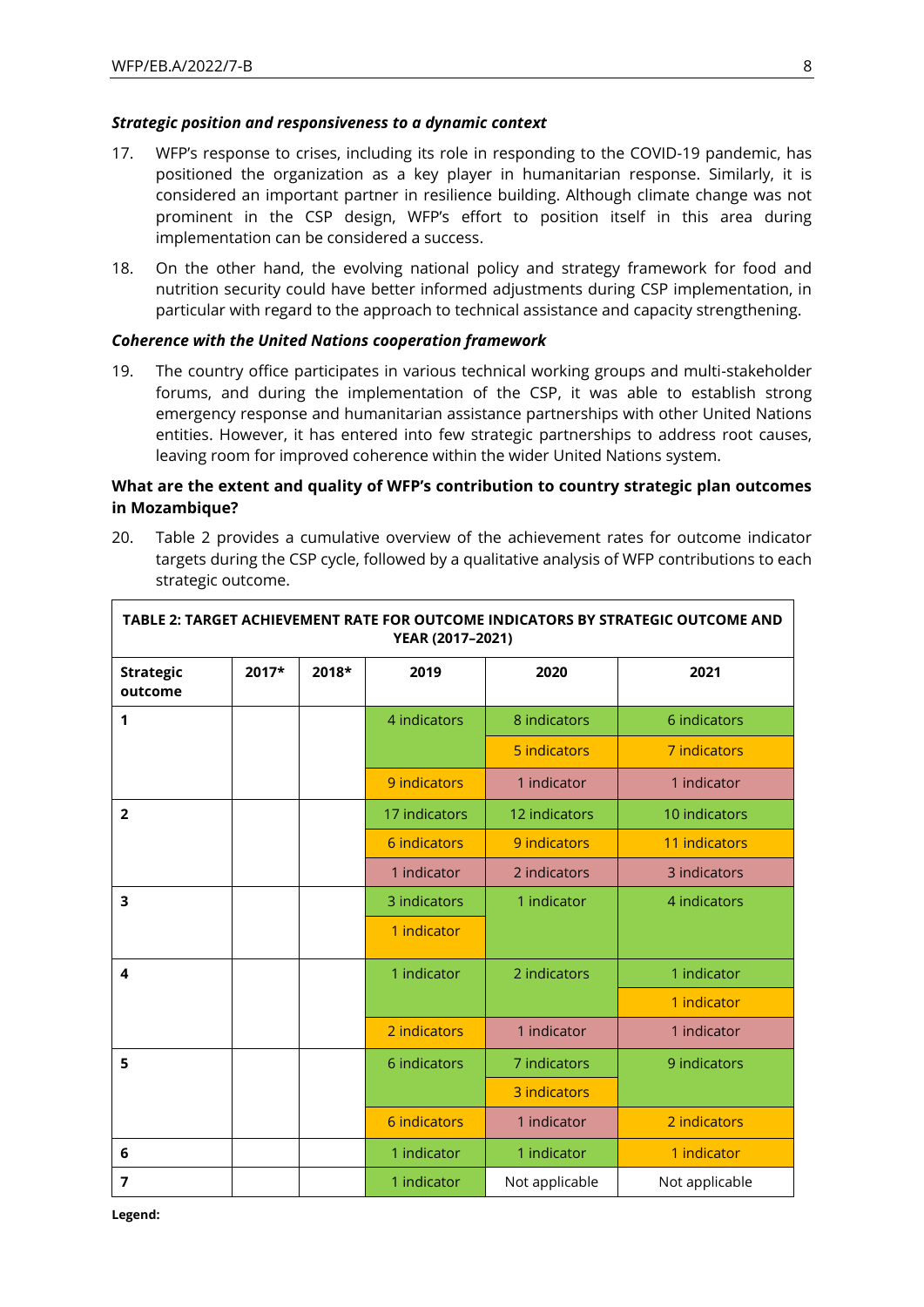| = Achievement rate at | = Achievement rate        | = Achievement rate below |
|-----------------------|---------------------------|--------------------------|
| 90 percent or above   | between 50 and 89 percent | 50 percent               |

*\* The country office set no targets for 2017 or 2018. It is therefore not possible to calculate an achievement rate.*

#### **Strategic outcome 1: Households in food-insecure areas of Mozambique are able to maintain access to adequate and nutritious food throughout the year, including in times of shock**

21. WFP capacity strengthening and technical assistance contributed to improving government capacity to monitor food insecurity, manage climate-related risks and respond to shocks. Concrete examples include the establishment of the country's first ever drought early warning system; the adoption of technological innovations for emergency mapping, simulations and search and rescue on the ground; and the introduction of unconditional cash transfers in the government social direct support programme, including support for vulnerable households affected by the economic fallout of the COVID-19 pandemic. However, individual and institutional capacities that were built were not fully internalized, leaving sustainability at risk, the consolidation of installed capacities and the continuity of processes remain a challenge.

#### **Strategic outcome 2: Shock affected people in Mozambique are able to meet their basic food and nutrition needs during and immediately after a crisis**

- 22. Through food assistance for assets, general food distribution, cash transfers, emergency school feeding and moderate acute malnutrition treatment, WFP effectively responded to the emergencies generated by cyclones Idai and Kenneth, to the displacement of nearly 670,000 people from Cabo Delgado due to attacks by non-state armed groups and to the food insecurity generated by three consecutive years of drought. In the latter case, WFP contributed to the establishment of a drought early warning system with the Ministry of Agriculture and Rural Development and the National Institute of Meteorology. The evaluation also revealed positive results in enhancing women's leadership in food management committees and in decision making on the use of transfers.
- 23. While cash transfers proved to be effective and WFP managed to provide unconditional cash transfers to vulnerable households affected by the COVID-19 pandemic, challenges remain in targeting, monitoring and adapting to rapidly evolving situations, including in conflict zones. Similarly, coverage of emergency school feeding was limited because take-home rations were not authorized by national institutions during COVID-19 related school closures.

#### **Strategic outcome 3: Children in chronically food-insecure areas have access to nutritious food throughout the year**

- 24. The CSP focused on national and local capacity strengthening for a gradual handover and scale-up of the national school feeding programme funded through a debt swap mechanism with funds managed by WFP. Approximately 60 percent of planned beneficiaries were reached, but many of the capacity strengthening activities at the central level and infrastructure support initiatives have yet to begin or be completed, with delays aggravated by the COVID-19 pandemic.
- 25. Partnering between WFP and the Government in this programme proved to be challenging due to differing interpretations of the management arrangements, which had an impact on operational coordination.
- 26. Similarly, there has been limited progress in rolling out the home-grown school feeding component of the programme. Evidence suggests that the envisioned partnerships between local farmers, farmers' organizations and schools have only partially materialized, and procurement regulations at the district level have been cited as a barrier to local purchasing.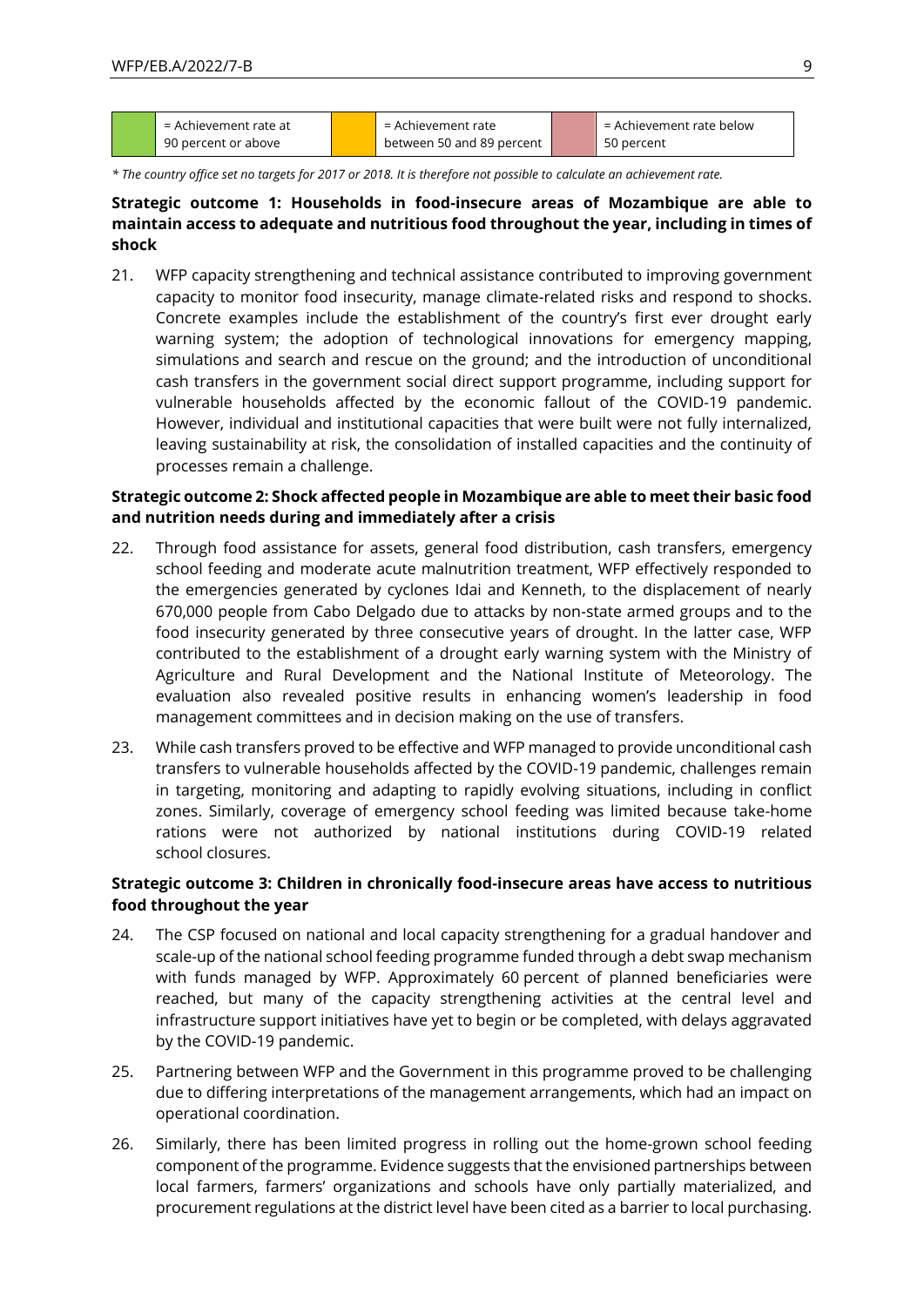27. As of today the national school feeding programme remains small scale compared to needs, and the government funding envisioned in the CSP, essential for handover and effective scale-up, has not yet been secured.

#### **Strategic outcome 4: Targeted people in prioritized areas of Mozambique have improved nutrition status in line with national targets by 2022**

- 28. The CSP focused on capacity strengthening and technical assistance for government entities implementing the national strategy for combatting stunting and micronutrient deficiencies.
- 29. WFP contributions included the successful delivery of nutrition-sensitive training and social and behavioural change communication campaigns together with the generation of evidence for advocacy and informed decision making. Moreover, nutrition was mainstreamed across all CSP outcomes, and the innovative gender- and nutrition-sensitive approach to stunting prevention introduced by WFP seems promising. WFP also provided food assistance to patients in COVID-19 treatment centres.
- 30. Despite these achievements, some funding and internal capacity gaps still limit WFP's contributions to improving nutrition. In fact, while available data show progress on minimum dietary diversity for women, progress on the proportion of children with a minimum acceptable diet is modest.

#### **Strategic outcome 5: Targeted smallholder farmers in northern and central Mozambique have enhanced livelihoods by 2022**

- 31. The CSP was intended to provide value chain support that would improve smallholder farmers' access to profitable markets and increase their incomes, as well as improve the knowledge, care practices and diets of vulnerable populations.
- 32. Available data show some progress in livelihood coping strategies and smallholder farmers' sales, but important challenges remain in terms of food consumption. The geographical dispersion of projects, coupled with a diversity of approaches and the differing dimensions of the problem being addressed by various initiatives, explain the limited effectiveness in this area.
- 33. Delays in the provision of inputs have occasionally affected the quality of interventions. Moreover, the envisaged collaboration with the United Nations Food and Agriculture Organization and the International Fund for Agricultural Development aimed at maximizing smallholder agriculture market support has not fully materialized. Evidence suggests that it was not actively pursued by any of the three Rome-based agencies.

#### **Strategic outcome 6: Humanitarian and development partners in Mozambique are reliably supported by an efficient and effective supply chain and information and communications technology services and expertise**

- 34. WFP supply chain services are appreciated by humanitarian and development partners and acknowledged as a comparative advantage of the organization. However, communication between supply chain and programme staff within the country office was found to be less than optimal, and some partners experienced challenges in using WFP services. Areas of concern include delayed deliveries, difficulties related to procurement services, warehouse management and degradation or loss of goods.
- 35. As long as markets are generally functioning well countrywide, the role of WFP supply chain may not be as crucial as in countries where the private sector is not operating. However, while many actors acknowledge the proficiency of the private sector during normal times, they recognize that there is a need for WFP to play a key role in emergencies.

#### **Strategic outcome 7: Government and humanitarian partners in Mozambique have access to effective and reliable services during times of crisis**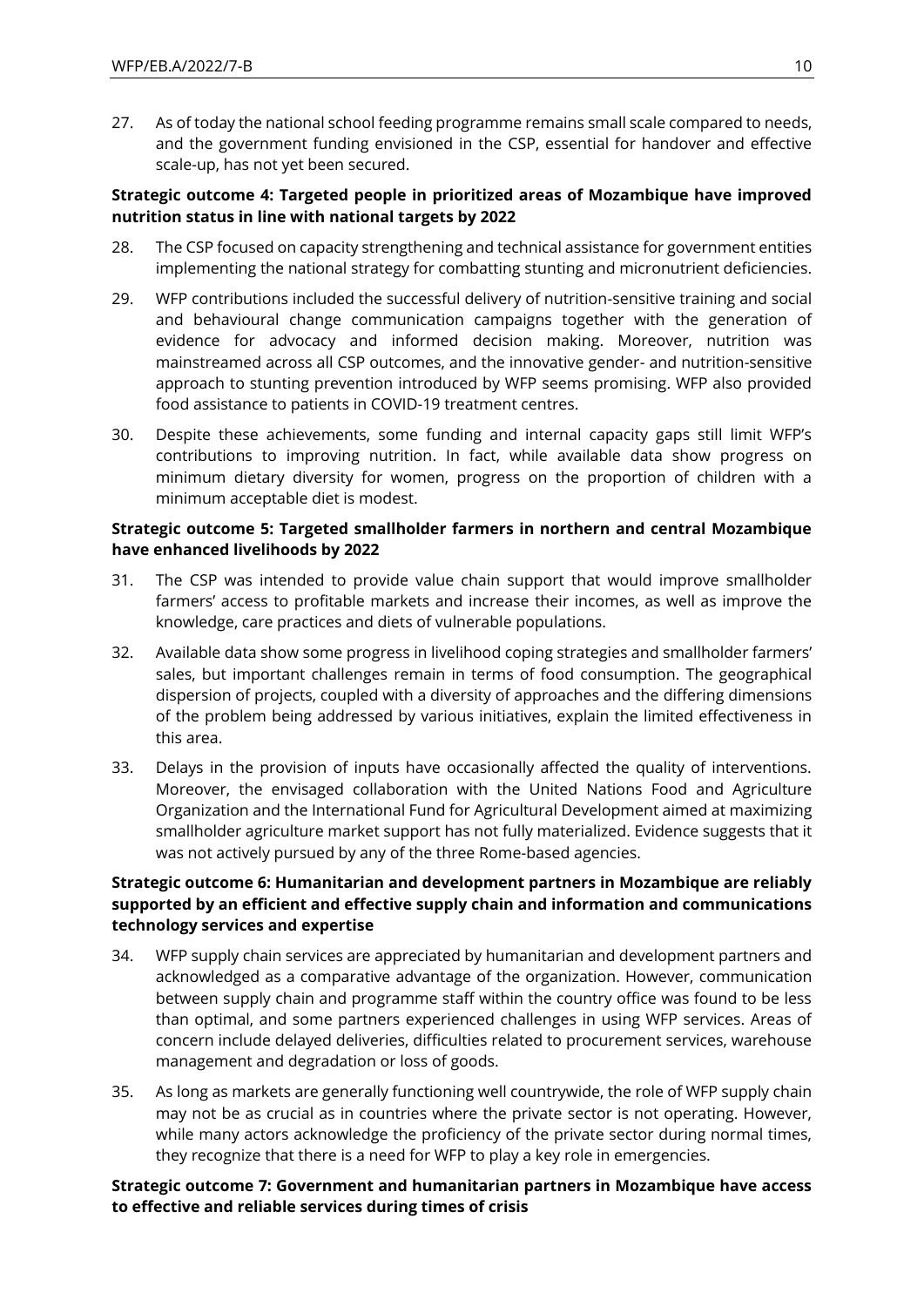- 36. The support provided in the response to cyclones Idai and Kenneth through WFP management of the logistics cluster and provision of telecommunications services is highly appreciated. WFP is positioned as a key partner for emergency response in the eyes of the Government and United Nations partners.
- 37. WFP support also resulted in on-ground capacity strengthening, particularly of the National Institute for Disaster Risk Reduction and Management. However, available evidence also suggests that there were some challenges in harmonizing varying approaches of WFP headquarters and the country office to engaging with the Government, particularly with regard to possible trade-offs between national ownership and capacity strengthening on the one hand and the speed of response on the other. Language barriers between international United Nations staff and local non-governmental organizations have also been identified as a challenge, particularly in the response to the cyclones.

#### *Cross-cutting aims: Humanitarian principles, protection, disability, accountability to affected populations, gender and equity considerations*

- 38. WFP adhered to the humanitarian principles and maintained a neutral and impartial stance in responding to various emergencies. There were some challenges in the domain of protection during the first half of CSP implementation, but WFP managed to address protection concerns, including those regarding the location and timing of distributions. WFP also effectively prioritized and reinforced its prevention of sexual exploitation and abuse controls and defined specific standard procedures for ensuring the safety, dignity and integrity of beneficiaries, including the establishment of a dedicated complaint and feedback hotline. The success of this hotline during the response to cyclones Idai and Kenneth resulted in its adoption by the United Nations country team as the central mechanism for reporting sexual exploitation and abuse. Despite these achievements, the evaluation found that there was still room for improving WFP internal technical capacity in protection.
- 39. Disability was included as a vulnerability criterion for the identification and selection of beneficiaries of cash or food transfers, although attention to the needs of persons with disability has not yet been mainstreamed. The country office is committed to mainstreaming disability across its portfolio, but there are some internal capacity gaps that could make this challenging.
- 40. The CSP considered the principles of gender equality and women's empowerment through interventions that ensured the equal presence of women and men beneficiaries (figure 3) and helped increase the number of decisions on the use of assistance provided by WFP made by women.
- 41. Furthermore, as already noted in this report WFP was responsive and effective in relation to climate change and adaptation, even though these issues were not formally included as cross-cutting areas in the CSP design.

#### *Sustainability*

- 42. In view of very limited domestic resources, national institutions continue to rely on financial support by WFP. Moreover, staff turnover has proven a challenge to capacity strengthening that would require comprehensive strategic frameworks and broad programmatic agreements between WFP and the Government to address. Such frameworks and agreements were lacking during the period observed, when the country office was focused on the implementation of specific activities without a clear strategy or long-term vision for capacity strengthening.
- 43. In this context, the handover of school feeding to the Government is unlikely to be feasible in the near future. Similarly, despite government capacity to carry out food and nutrition security assessments and WFP contributions to on-the-ground capacity for preparedness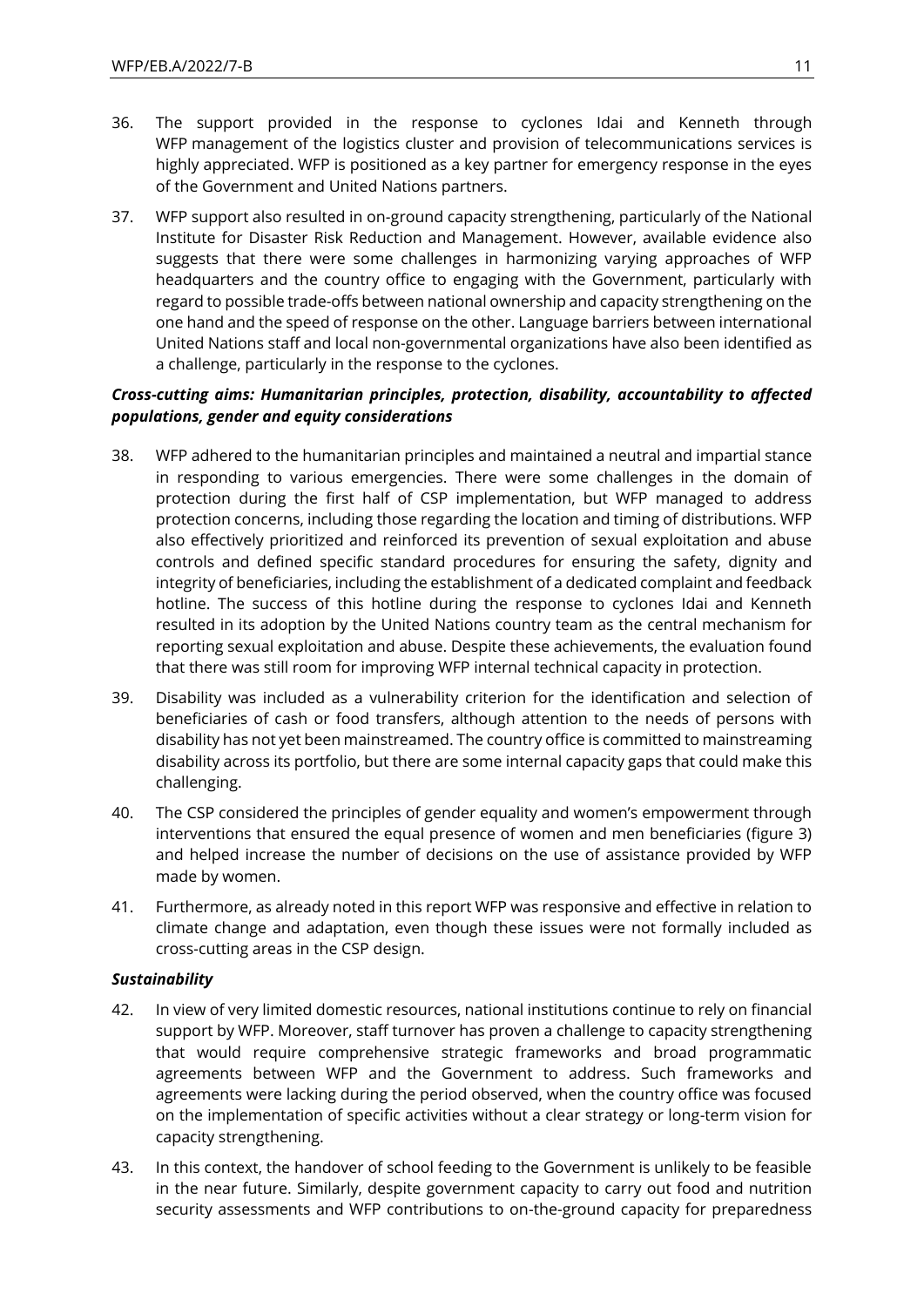and emergency response, support from WFP and other United Nations organizations remains essential in these areas.

#### *Humanitarian-development-peace nexus*

- 44. Within the CSP, the most significant contributions to resilience building have been in Gaza and Tete, the regions most prone to natural disasters, where consistent strategies for assisting vulnerable populations (such as during lean seasons or drought crises) have been well complemented with development-oriented actions aimed at increasing resilience. Another example was found in the Sofala region in the aftermath of the cyclones, where WFP and the United Nations Children's Fund successfully implemented a cash grant for vulnerable households voucher programme to complement humanitarian in-kind assistance.
- 45. However, the triple nexus approach was not fully articulated in an overarching strategy and was not institutionalized within the broader United Nations system during the period observed. In fact, the United Nations development assistance framework did not acknowledge the significance of the nexus nor define collective outcomes along those lines.

#### **To what extent has WFP used its resources efficiently in contributing to country strategic plan outputs and strategic outcomes?**

#### *Timeliness*

- 46. WFP was able to respond in a timely manner to several emergencies during the CSP period and managed to disburse all funds before the terminal disbursement date. However, the implementation of some activities, particularly those not related to emergency response, suffered some delays. In most cases delays reflected the continual need to adapt to external circumstances, including the COVID-19 pandemic, or were related to other reasons outside WFP's control, including delays in donor and government funding.
- 47. In the case of school feeding, the debt swap with the Government of the Russian Federation was meant to provide stable funding for the national programme, but the transfer of funds from WFP to the Government was not as steady as it should have been. This was due to challenges with financial reporting to WFP by the Ministry of Education and Human Development, which is mandatory for the release of disbursements. Anecdotal evidence from field visits suggests that intermittent fund disbursement generated occasional stockouts in schools. On the other hand, school closures during the pandemic and the fact that the Government did not authorize the distribution of take-home rations had a significant impact on continuity in delivering school feeding.
- 48. Finally, the supply chain has not always functioned smoothly due to challenges in the provision of logistical services by WFP, including delays in delivering or processing stocks. Delays originating at WFP are frequently attributed to the inadequate performance of the supply chain function, and the country office seems to struggle to attract, train and retain technical capacity in this area.

#### *Appropriateness of the coverage and targeting*

- 49. WFP was able to reach the most vulnerable populations with its humanitarian assistance; there were, however, some challenges in the selection and registering of beneficiaries. For example, coverage of the response to Cyclone Idai was found to be broadly adequate, but it could have better considered individual and household specificities.
- 50. In more development-oriented interventions, there is visible geographical and thematic variation, with negative consequences in terms of economies of scale and the optimization of limited resources.
- 51. Similarly, targeting of schools for the national school feeding programme was based on full coverage from the outset rather than the originally agreed phased approach to a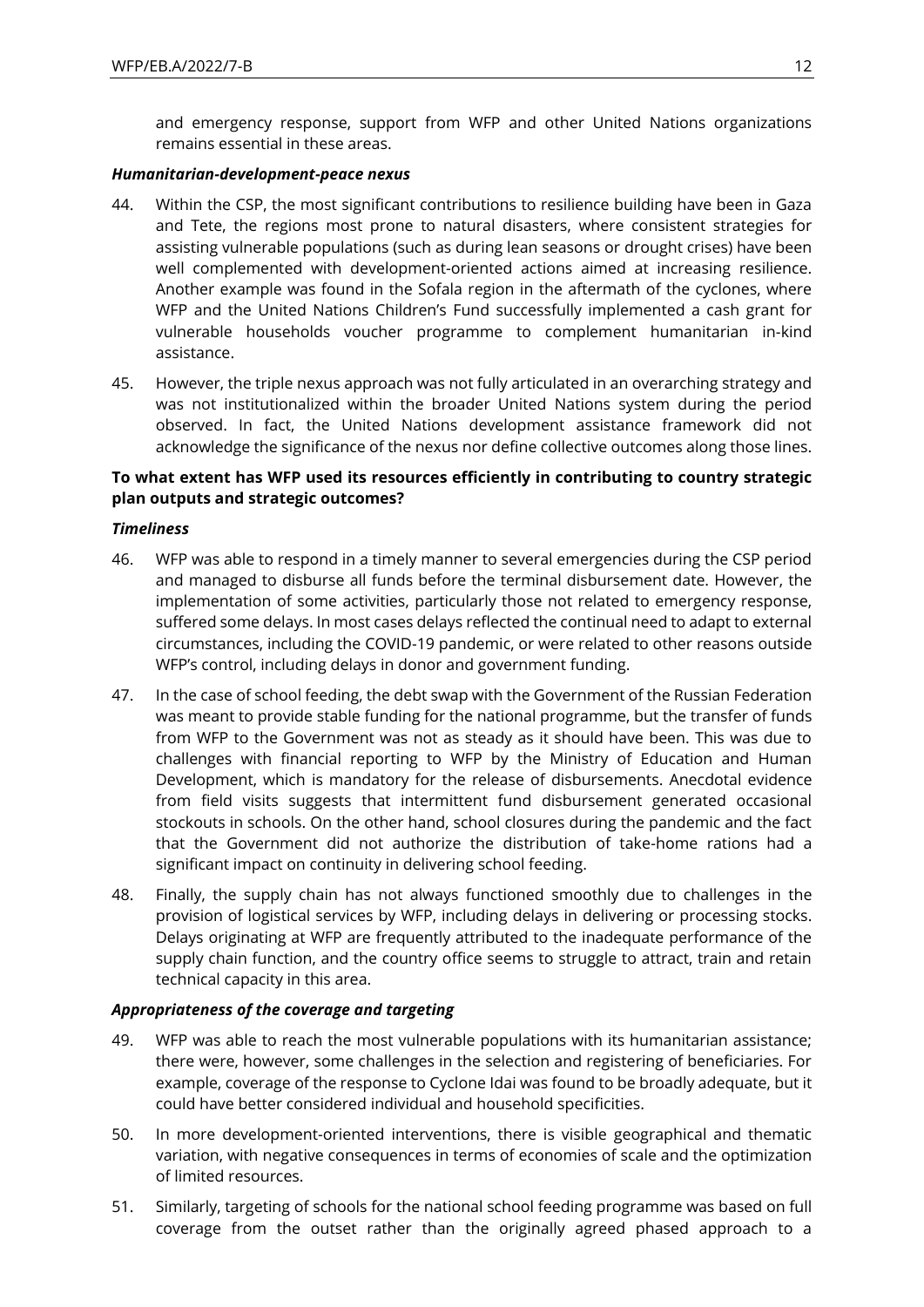progressive scale-up. This generated negative trade-offs between the breadth of coverage and its effectiveness and sustainability.

#### *Cost efficiency*

- 52. The transition from food to cash transfers resulted in a significant reduction in transfer costs, although costs were variable across regions. It was also found that supply chain efficiency had been enhanced through frequent use of the Global Commodity Management Facility. Moreover, the introduction of a new method of estimating and negotiating the costs of transport to the North corridor, based on a per kilometre rate, led to savings of between 25 and 60 percent.<sup>14</sup>
- 53. There were significant post-delivery losses in 2018 and 2020, but evidence suggests that measures have been taken to address their causes. These include replacing maize meal with rice where possible, as the latter has a longer shelf life; maintaining regular staff presence at third-party warehouses to ensure that proper management standards and procedures are followed; hiring a fumigation company to reduce loss from infestation and spoilage; and monitoring the movement, storage and best-before dates of stocks on a weekly basis.
- 54. The country office procures most of its food from national sources. Although this may sometimes be more expensive than imported food (for example, local vegetable oil can cost more than double the import parity price), this option seems justified by the long lead times and pipeline breaks that may occur with international procurement.

#### *Alternative cost-effectiveness measures*

55. Cost-effectiveness analysis and alternative measures have been considered in some areas, but not consistently. A cost-effectiveness analysis of the treatment of moderate acute malnutrition initiated in 2021 had not been finalized by the end of the year. The country office also planned to study the cost-effectiveness and viability of using mobile technology to provide market information to smallholder farmers, but no evidence was found that this had been finalized.

#### **What factors explain WFP performance and the extent to which it has made the strategic shift expected under the country strategic plan?**

#### *Evidence-based programming*

56. A zero hunger strategic review was conducted in preparation for the design of the CSP; however, it was oriented towards agriculture and food security and only marginally integrated gender and climate change considerations. Although various recommendations from past evaluations were considered in the design of the CSP, several important ones were omitted, such as to adopt an integrated territorial approach in order to enhance internal synergies; to strengthen the integrated food and nutrition security planning process at the district level; and to mainstream climate change across the portfolio. These omissions led to gaps in the CSP design.

#### *Adequate, predictable and flexible resources*

57. There was a significant shortfall of funding: WFP had secured only 54 percent of the funds called for in the needs-based plan as of December 2021. Emergency response activities were funded at 72.4 percent, but funding for other outcome areas did not go beyond 7.6 percent. Moreover, the predictability and flexibility of funding decreased during the CSP period. In fact, only 10 percent of the funding was flexible, a significant drop compared to the previous programme cycle, when 53 percent of funding was flexible. According to the latest data,<sup>15</sup> more than 70 percent of multilateral directed contributions are earmarked at the activity

<sup>14</sup> WFP. 2021. WFP Country Office Mozambique Annual Performance Plan 2020, End-year Review. (Not available online.).

<sup>&</sup>lt;sup>15</sup> From January 2022.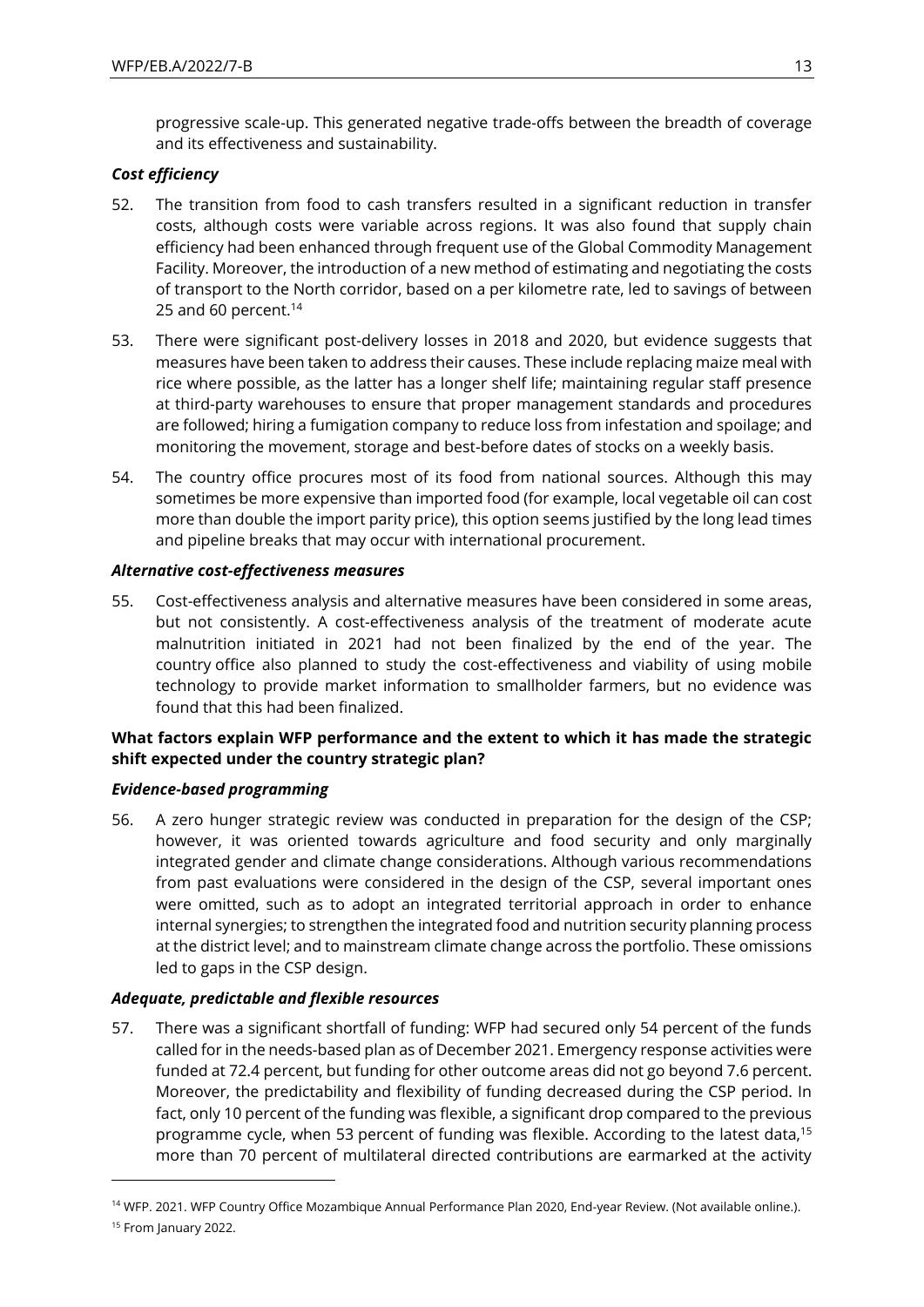level. Moreover, most of the funding remains short term, which affects planning and staffing.

58. On the other hand, funding sources became increasingly diversified during the CSP period, comprising 33 donors, although four<sup>16</sup> accounted for almost 60 percent of the total funding. Evidence suggests that country office fundraising efforts and successful implementation have helped maintain donor interest despite the challenging global funding situation. However, there are risks associated with dependence on large donors.

#### *Partnerships*

- 59. Through the CSP, WFP was able to establish partnerships with a variety of government bodies in agriculture, education, social protection, disaster preparedness and health. However, these partnerships were in most cases designed for specific activities and lacked a long-term strategic vision or broad programmatic agreement with the Government.
- 60. Engagement with civil society organizations has been marginal, with the organizations acting mostly as local service providers. Partnerships with non-governmental organizations could be explored with the aim of increasing the relevance and effectiveness of field interventions.
- 61. The partnerships established between WFP and other United Nations entities in response to cyclones Idai and Kenneth and the COVID-19 pandemic are good examples of effective collaboration within the United Nations system. However, partnerships for medium- to longterm development interventions have been less prominent, and the full potential for building synergies based on the comparative advantages of each organization was not harnessed.
- 62. Although the evaluation found a good example of partnership with the University of Reading on the drought early warning system, overall partnering with academia is undeveloped. This limits WFP's ability to generate knowledge and capitalize on its results.

#### *WFP systems*

- 63. WFP monitoring and reporting systems are not yet able to capture and demonstrate WFP's contributions to strengthening national capacities. The information generated is not useful for strategic decision making during implementation because the focus is on quantitative measurement without systematic qualitative analysis of how WFP activities fit into the context in which they are undertaken.
- 64. Human resources systems and approaches are also not conducive to attracting and retaining staff with the skills that WFP needs to perform effectively across the nexus, particularly when it comes to engaging with the Government on policy advocacy and capacity strengthening.

#### **Country context**

- 65. The geography of Mozambique has a major impact on WFP operational costs. Moreover, the need to respond to different crises, some of them recurrent such as climate-related disasters, creates the risk of spreading operations too thinly when addressing emergency and development needs. It also hampers the development and implementation of a longterm territorial approach that could enhance internal and external coherence and ultimately effectiveness and sustainability.
- 66. The turnover of government officials and technical staff in health centres may also affect continuity and reduce the effectiveness of capacity strengthening activities. By the same

<sup>&</sup>lt;sup>16</sup> United States of America, United Kingdom of Great Britain and Northern Ireland, Germany and Mozambique through the Russian Federation debt swap.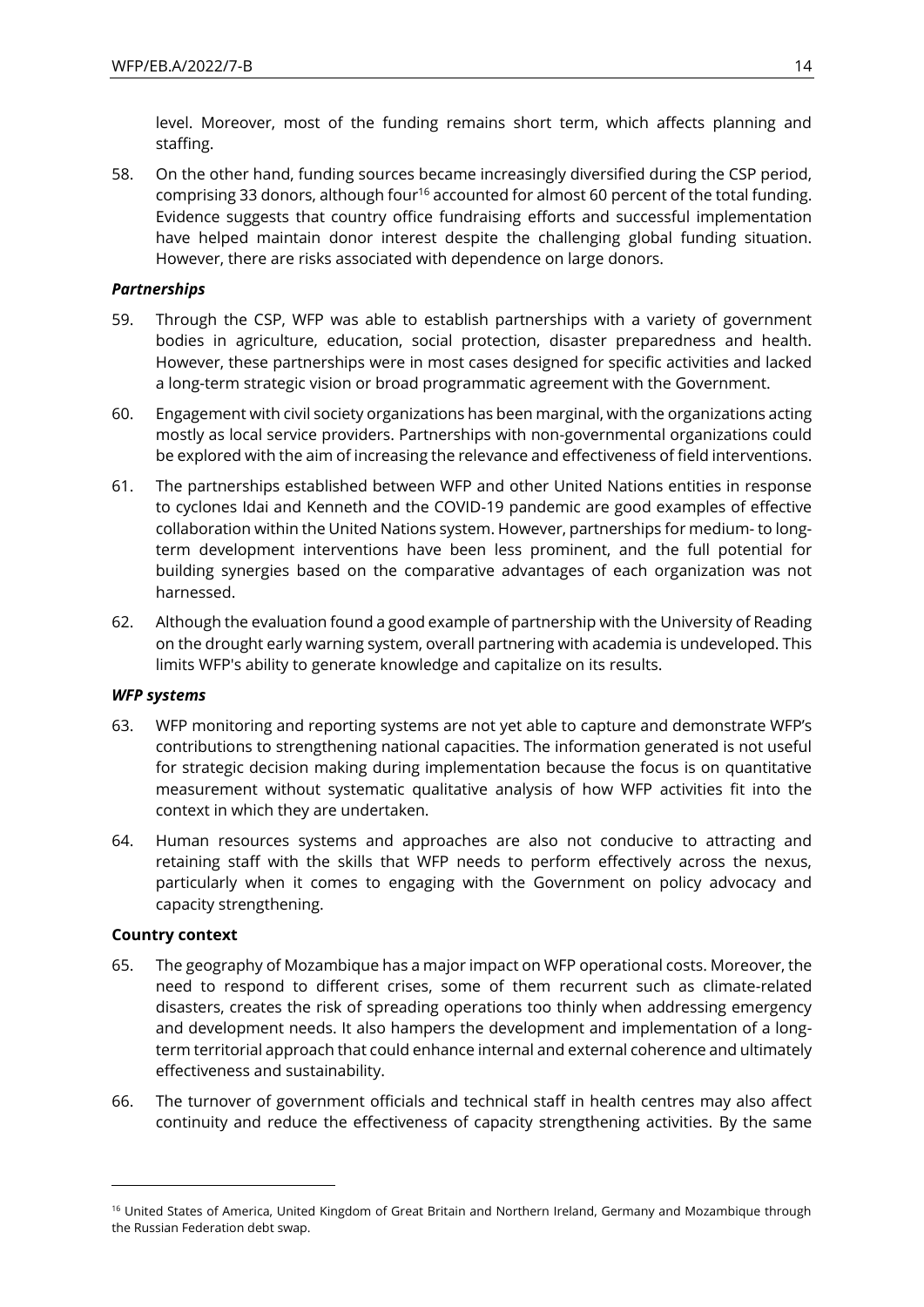token, the limited availability of domestic resources is not conducive to the sustainable handover of programmes to national institutions.

### **Conclusions**

- 67. The CSP was relevant to country priorities and people's needs and offered a relatively flexible programmatic framework within which WFP responded promptly and effectively to the various crises that affected Mozambique during the programme cycle, including cyclones and other climate-related shocks, the COVID-19 pandemic and the internal displacement caused by the insurgence of non-state armed groups in the north of the country. In doing so, WFP confirmed its comparative advantage in life-saving interventions during emergencies and is clearly positioned as the lead actor in humanitarian action in Mozambique.
- 68. Within an overall efficient and effective response to crises, there are a few areas of concern that deserve attention from the country office, particularly regarding delays in delivery, the need to enhance communication between supply chain and programming staff, difficulties concerning procurement services and warehouse management and the degradation or loss of goods.
- 69. Considering the funding limitations and the complexity of the operating environment, WFP made important contributions to building resilience at the local level. However, a siloed approach to implementation did not allow for more integrated territorial interventions that would have enhanced internal coherence, efficiency and effectiveness across the triple nexus. External coherence also needs to be strengthened, particularly with other United Nations organizations, to better join humanitarian and development interventions.
- 70. Contributions to national systems for disaster preparedness are also notable, although progress in strengthening national capacities to address root causes of food insecurity and malnutrition is still modest. The intention to shift from delivering to enabling in Mozambique was relevant and well aligned with overarching national priorities. However, the emphasis on country capacity strengthening envisaged in the CSP was somewhat overshadowed by humanitarian crises that required reprioritization of activities.
- 71. Progress in capacity strengthening was also hindered by insufficient, highly earmarked and short-term funding and by the absence of a clear programmatic framework jointly developed by WFP and the Government. The skillset of country office staff did not fully match the range of thematic areas and roles covered by the CSP. Coupled with staff turnover, these factors reduced effectiveness and sustainability.
- 72. Gender has received strong attention in implementation, as has beneficiary relationship management. Climate change considerations were not prominent in the design but were well addressed in implementation. Finally, while acknowledging the important progress made in developing and institutionalizing mechanisms for ensuring accountability to affected populations and protection, the evaluation concludes that there is still room for improving country office capacity in these areas.

## **Recommendations**

73. The evaluation made five recommendations. The first two relate to the strategic focus of WFP work in Mozambique, the other three to operational issues.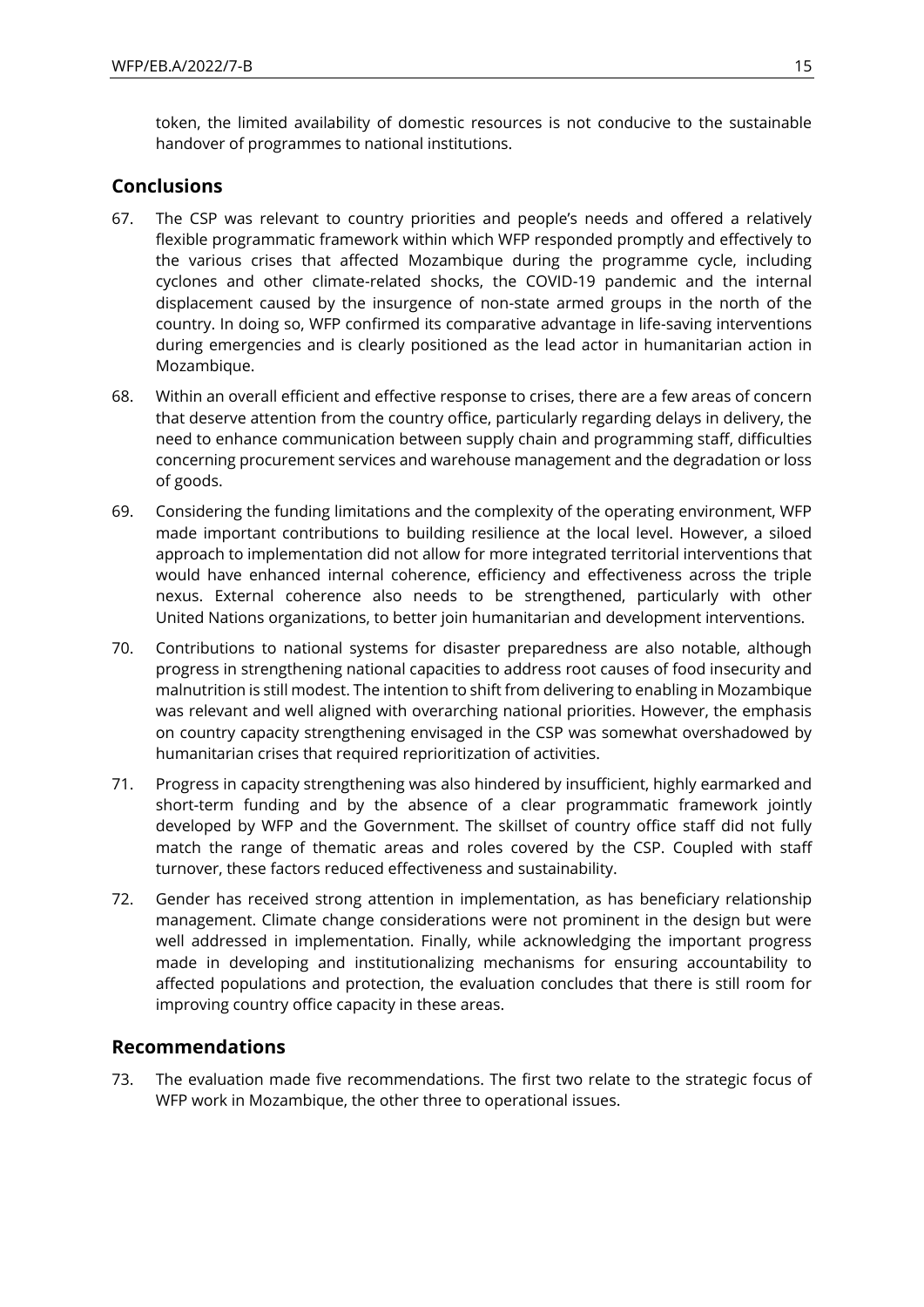| #              | <b>Recommendation</b>                                                                                                                                                                                                                                                                                                                                                     | Level/nature     | <b>Responsibility</b><br>(lead<br>office/entity) | <b>Other</b><br>contributing<br>entities               | <b>Priority:</b><br>high/<br>medium | <b>By when</b>   |
|----------------|---------------------------------------------------------------------------------------------------------------------------------------------------------------------------------------------------------------------------------------------------------------------------------------------------------------------------------------------------------------------------|------------------|--------------------------------------------------|--------------------------------------------------------|-------------------------------------|------------------|
|                | Maintain the strategic direction of the new country strategic plan in<br>humanitarian assistance alongside development interventions that have a<br>long-term vision, focusing on areas where WFP can better position.                                                                                                                                                    | <b>Strategic</b> | <b>Country office</b>                            | <b>Regional Bureau</b><br>for Southern<br>Africa (RBJ) | High                                | <b>June 2022</b> |
|                | 1.1 Keep the country strategic plan design (including the line of sight and theory<br>of change) simple by focusing on thematic areas where WFP has a comparative<br>advantage such as food and nutrition security, school feeding, social protection,<br>climate resilience and disaster preparedness and response.                                                      |                  |                                                  |                                                        |                                     | June 2022        |
|                | 1.2 Mainstream climate resilience, gender equality and women's empowerment<br>across the country strategic plan by defining outputs and activities that include<br>them.                                                                                                                                                                                                  |                  |                                                  |                                                        |                                     | June 2022        |
|                | 1.3 Define a long-term vision and strategy for strengthening national capacity in<br>the individual, institutional and policy domains that will function as a road map<br>for the country office throughout country strategic plan implementation,<br>considering the strategic nuances required in supporting the Government at the<br>central and decentralized levels. |                  |                                                  |                                                        |                                     | June 2022        |
| $\overline{2}$ | Position WFP as capable of driving progress towards and strengthening the<br>humanitarian-development-peace nexus in Mozambique.                                                                                                                                                                                                                                          | <b>Strategic</b> | <b>Country office</b>                            | <b>RBJ</b> and<br>headquarters                         | High                                | December 2023    |
|                | 2.1 Generate evidenced-based knowledge on how to operationalize the<br>humanitarian-development-peace nexus approach and push for multi-year<br>agreements with donors and United Nations partners addressing humanitarian,<br>development and peace needs.                                                                                                               |                  |                                                  |                                                        |                                     | June 2023        |
|                | 2.2 Continue local procurement, ensuring that WFP's supply chain contributes to<br>development through a bottom-up approach.                                                                                                                                                                                                                                              |                  |                                                  |                                                        |                                     | December 2022    |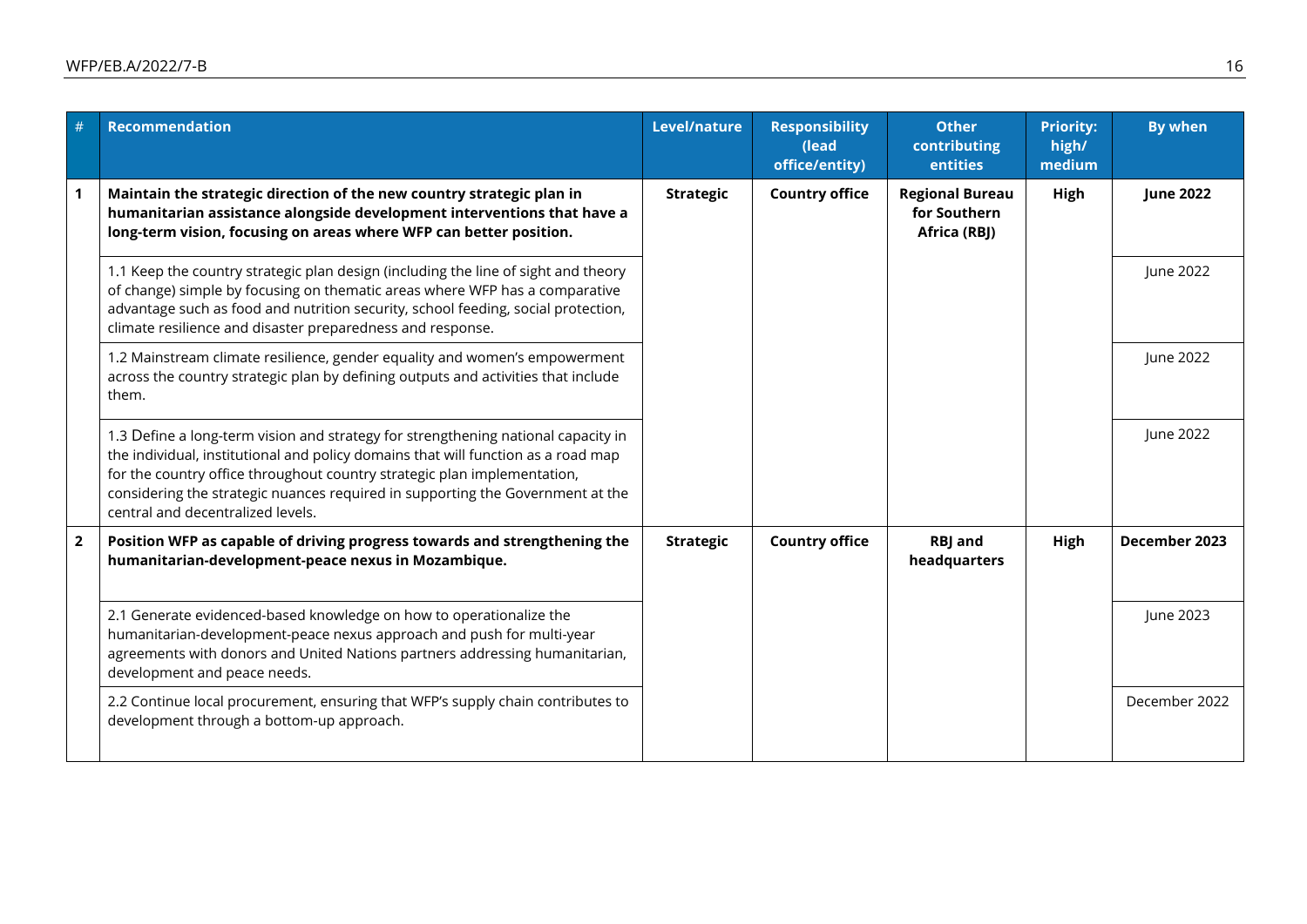| # | <b>Recommendation</b>                                                                                                                                                                                                                                                                                                                                                     | Level/nature       | <b>Responsibility</b><br>(lead<br>office/entity) | <b>Other</b><br>contributing<br>entities                                            | <b>Priority:</b><br>high/<br>medium | <b>By when</b> |  |               |
|---|---------------------------------------------------------------------------------------------------------------------------------------------------------------------------------------------------------------------------------------------------------------------------------------------------------------------------------------------------------------------------|--------------------|--------------------------------------------------|-------------------------------------------------------------------------------------|-------------------------------------|----------------|--|---------------|
|   | 2.3 Advocate greater emphasis on the humanitarian-development-peace nexus<br>in the design and implementation of the new United Nations sustainable<br>development cooperation framework and promote thematic meetings and other<br>events to raise awareness of the various stakeholders working in the<br>humanitarian and development areas, including the World Bank. |                    |                                                  |                                                                                     |                                     | December 2023  |  |               |
| 3 | Continue to strengthen and diversify strategic partnerships with a range of<br>national and international actors to enhance the efficiency and<br>effectiveness of the new country strategic plan.                                                                                                                                                                        | <b>Operational</b> | <b>Country office</b>                            | Relevant<br>ministries,<br>provincial                                               | High                                | December 2022  |  |               |
|   | 3.1 Seek long-term agreements and in place of project-based agreements sign<br>strategic memoranda of understanding with the national government that are<br>coordinated and overseen at the managerial level.                                                                                                                                                            |                    |                                                  | governments,<br><b>United Nations</b><br>entities,<br>academia and<br>civil society |                                     | December 2022  |  |               |
|   | 3.2 Seek greater engagement with local authorities through bilateral activity-<br>oriented local agreements and define integrated service packages with a<br>territorial approach at the community level in order to minimize thematic and<br>geographic dispersion.                                                                                                      |                    |                                                  |                                                                                     |                                     |                |  | December 2022 |
|   | 3.3 Capitalize on recent conversations among the Rome-based agencies and<br>reach an agreement on collaboration within the framework of the new country<br>strategic plan.                                                                                                                                                                                                |                    |                                                  |                                                                                     |                                     | December 2022  |  |               |
|   | 3.4 Engage with academia and leverage national and local partnerships to<br>support learning and inform evidence-based advocacy                                                                                                                                                                                                                                           |                    |                                                  |                                                                                     |                                     | December 2022  |  |               |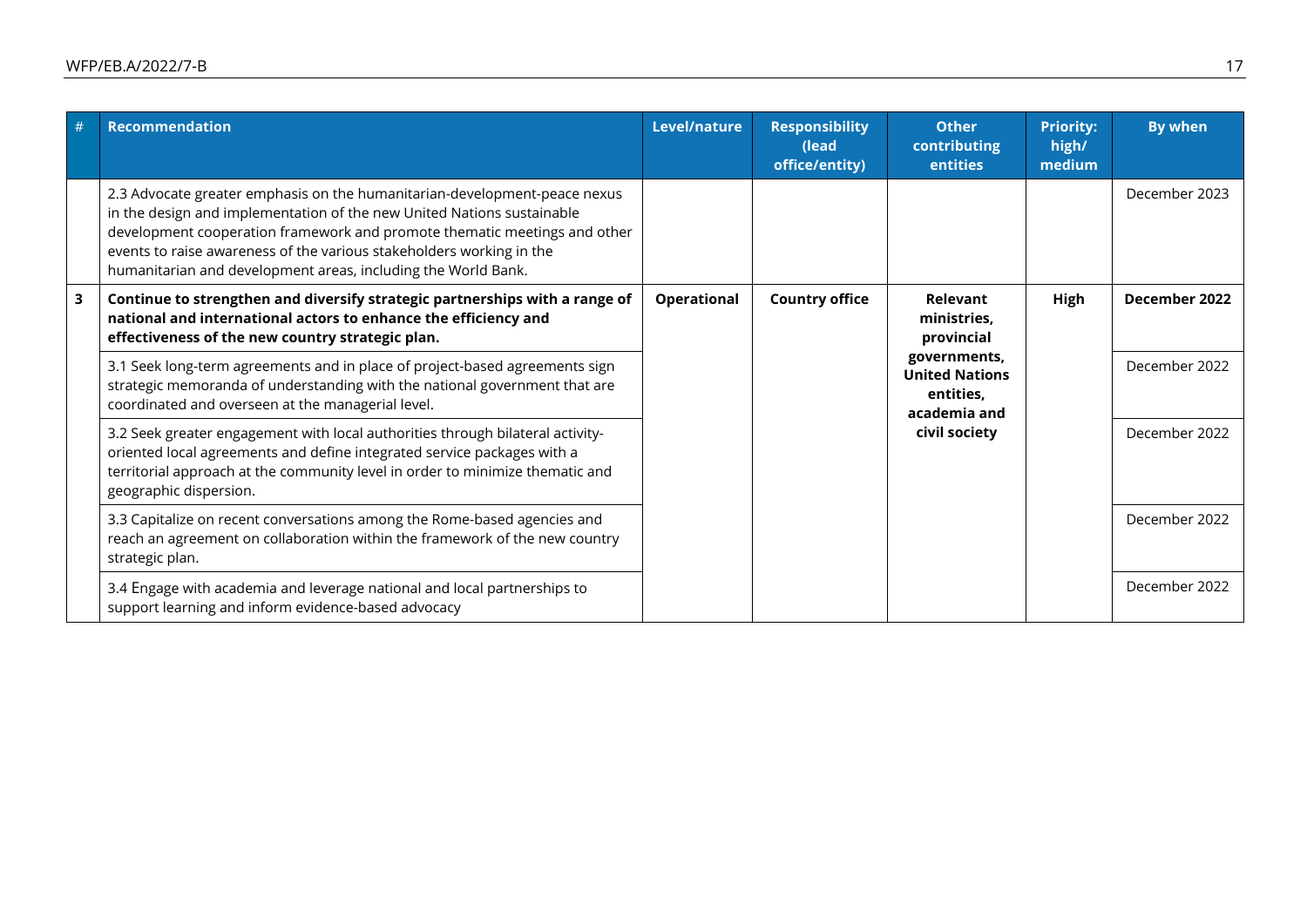| # | <b>Recommendation</b>                                                                                                                                                                                                                                                                                                                     | Level/nature       | <b>Responsibility</b><br>$\overline{a}$ (lead)<br>office/entity) | <b>Other</b><br>contributing<br>entities                                                                         | <b>Priority:</b><br>high/<br>medium | <b>By when</b>   |
|---|-------------------------------------------------------------------------------------------------------------------------------------------------------------------------------------------------------------------------------------------------------------------------------------------------------------------------------------------|--------------------|------------------------------------------------------------------|------------------------------------------------------------------------------------------------------------------|-------------------------------------|------------------|
| 4 | Enhance organizational readiness to play a more catalytic role in the<br>implementation of the country strategic plan.                                                                                                                                                                                                                    | <b>Operational</b> | <b>Country office</b>                                            | RBJ, Human<br><b>Resources</b><br><b>Division and</b><br><b>Country Capacity</b><br>Strengthening<br><b>Unit</b> | High                                | <b>June 2023</b> |
|   | 4.1 Ensure that country office staff have the right skills including adequate<br>technical expertise in climate change, protection, gender, knowledge<br>management, institutional capacity strengthening and policy advocacy.                                                                                                            |                    |                                                                  |                                                                                                                  |                                     | December 2022    |
|   | 4.2 Ensure better integration of the country strategic plan by structuring<br>technical teams around thematic areas rather than country strategic plan<br>activities; improving communication between programme and supply chain<br>management personnel; and ensuring that the Head of Programme plays an<br>enhanced coordinating role. |                    |                                                                  |                                                                                                                  |                                     | June 2022        |
|   | 4.3. Further strengthen the monitoring framework by including indicators that<br>enable WFP to track progress in individual, institutional and policy environment<br>capacity strengthening and take the political and institutional context into<br>account when analysing monitoring data to inform strategic decision making.          |                    |                                                                  |                                                                                                                  |                                     | June 2022        |
|   | 4.4 Continue to work with institutional partners to establish a transparent<br>beneficiary targeting system and invest in connecting beneficiary databases to<br>one another whenever possible.                                                                                                                                           |                    |                                                                  |                                                                                                                  |                                     | December 2022    |
|   | 4.5 Conduct an independent evaluation of the current agreement for the<br>Russian Federation debt swap, jointly commissioned by WFP and the<br>Government of Mozambique, in order to assess its design, performance and<br>effectiveness and identify any major bottlenecks.                                                              |                    |                                                                  |                                                                                                                  |                                     | June 2023        |